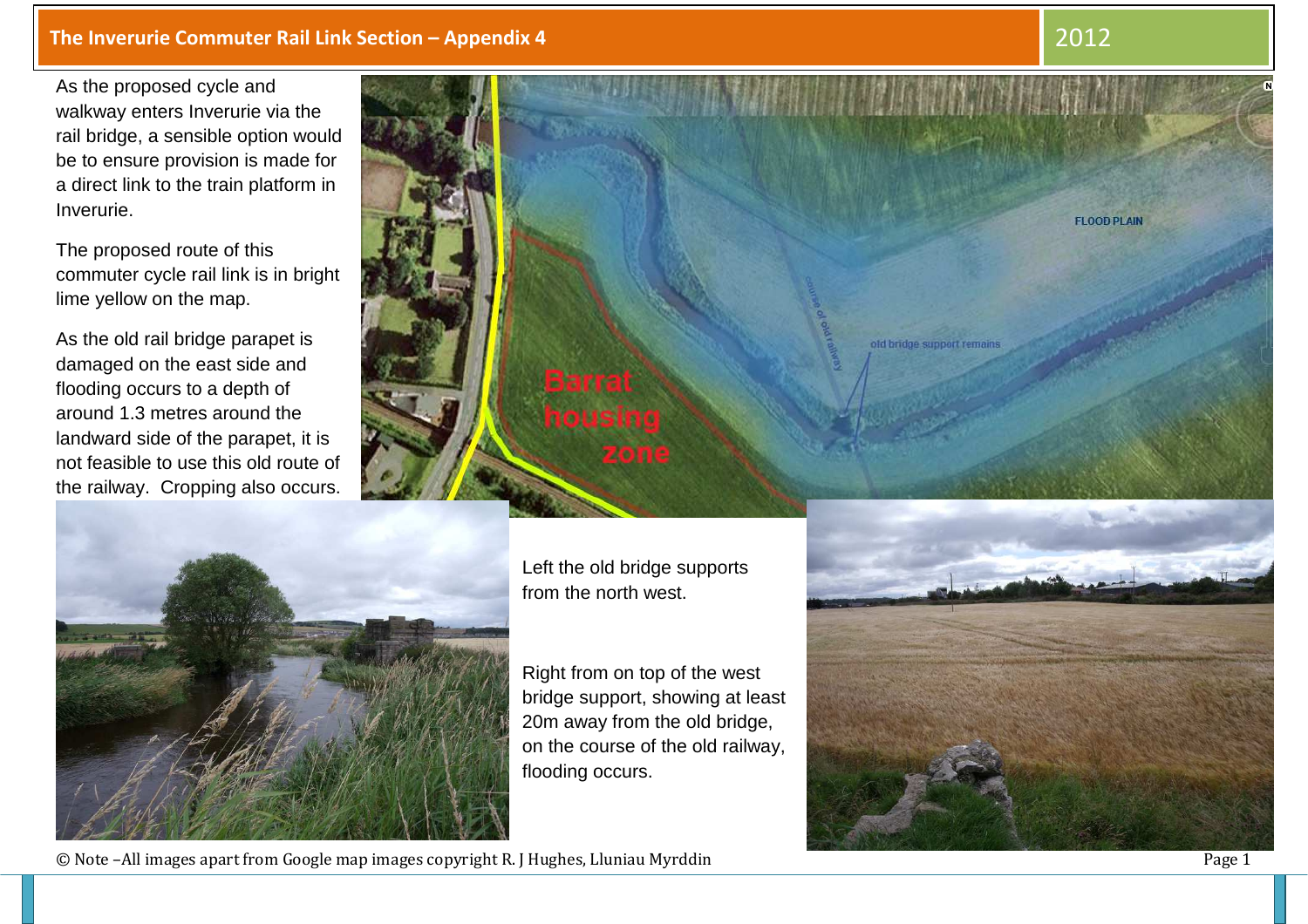

© Note –All images apart from Google map images copyright R. J Hughes, Lluniau Myrddin Page 2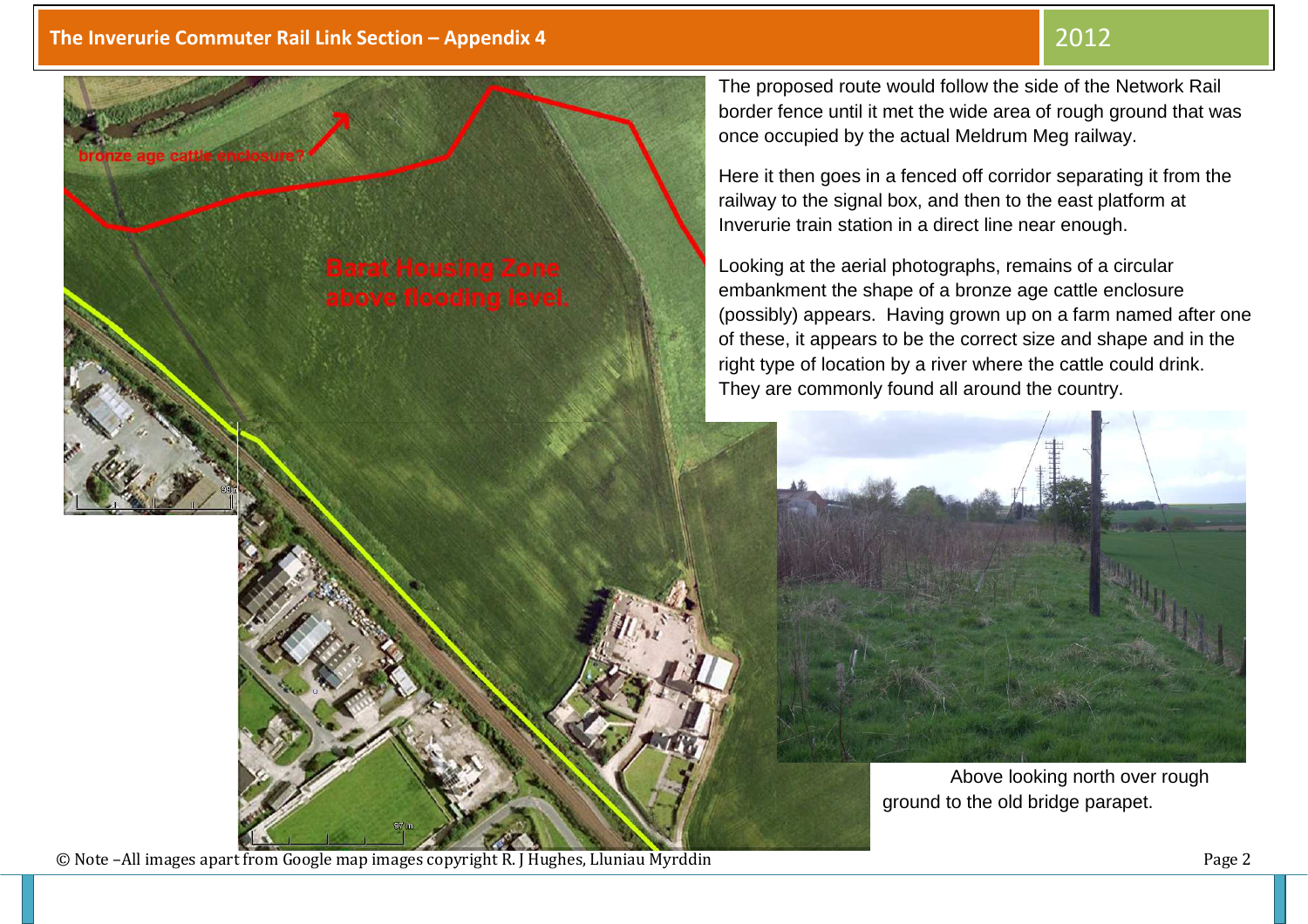



With a speed restriction on the Oldmeldrum to Tarves road, and maybe local vehicular traffic onlyallowed, a day out cycling from Aberdeen could involve a train trip to Inverurie, then onto the Meldrum Meg Way stopping to watch the ospreys at Lochter and get some refreshments there or in the village centre of Oldmeldrum or Tarves.

Then onto the Buchan and Formartine line back into Aberdeen along Sustrans Route 1.

The last few map sections shows the proposed commuter cycleway link arriving at Inverurie Train Station.

With the Uriebank Housing development planned, such a link cycle path would be a sensible planning gain condition, Network rail being agreeable.

Increased rail commuter traffic is sure to come with some encouragement. That could be ample carriage space for cycles on trains so that the commute can be carried on at the other end of their journey into Dyce, Aberdeen or Altens on Sustrans Route 1 and other cycle lanes.

The new retail complex is shown and could have an opening in off the track in front of Currys.



© Note –All images apart from Google map images copyright R. J Hughes, Lluniau Myrddin Page 3